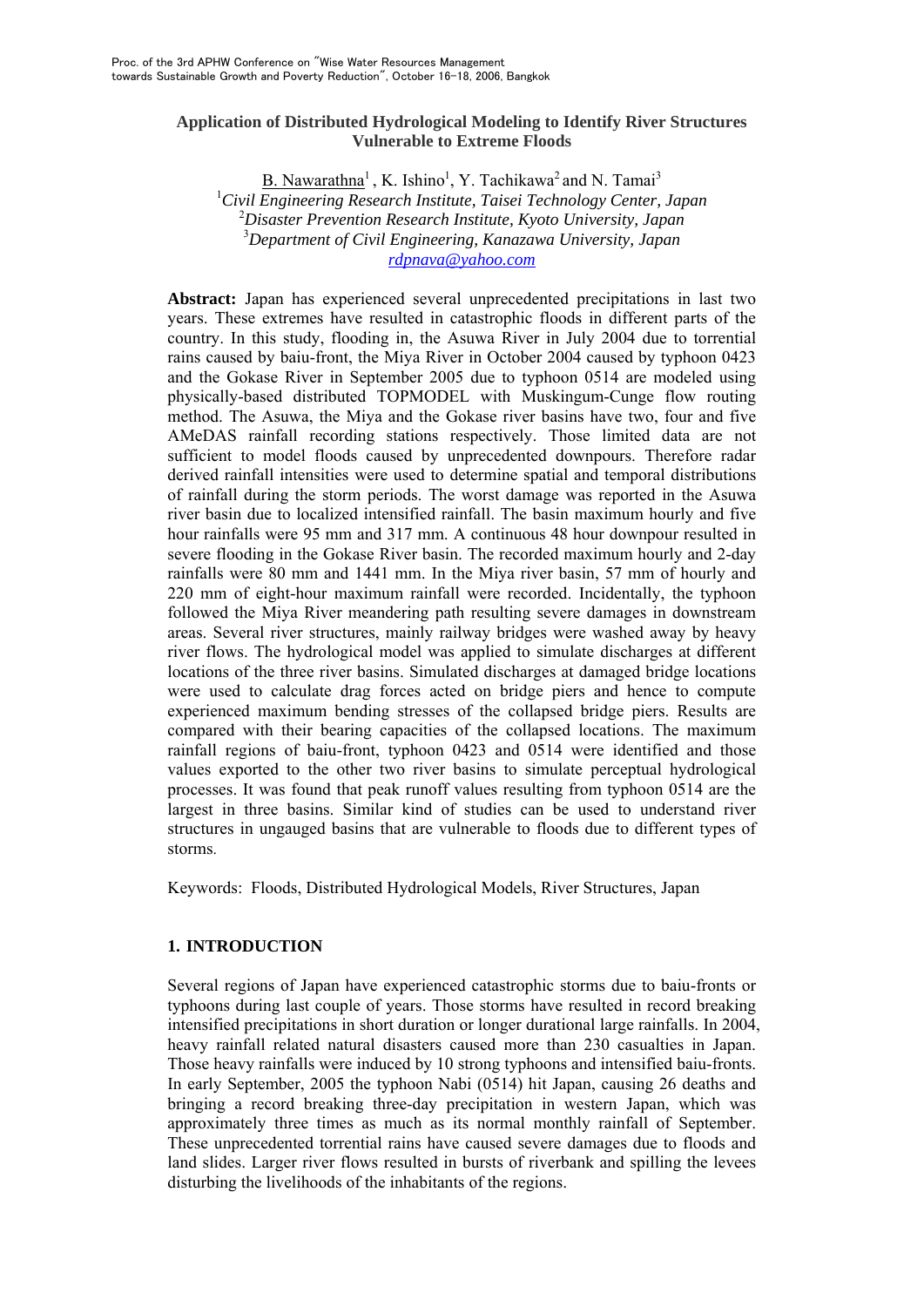A number of river structures mainly railway bridges have been washed away by these heavy river flows. Five bridges on the JR Etsumi Hoku Line in the Asuwa river basin, two railway bridges in the JR Takachiho line in the Gokase river basin and three railway bridges in JR Takayama line in the Miya river basin were washed away by the flood forces. Ishino *et al.*(2005) has studied bridge collapsing mechanism using a constant river discharge along the Asuwa River<sup>1)</sup>. Nawarathna *et al.*(2006) applied a physically based distributed hydrological model using radar derived rainfall intensities to simulate hydrological processes in the Asuwa river basin. Estimated discharge values were used to calculate bending stresses of the collapsed bridge sections<sup>2)</sup>. In this paper different bridge collapsing scenarios of both the Asuwa and the Gokase river basins are being discussed.

In Japan approximately 50% of the population lives in alluvial plains. Short and steep Japanese rivers are often subjected to short durational flash floods. During floods river water levels are higher alluvial plain. As a result, people will suffer from floods unless river banks are properly constructed. It is an uttermost important to investigate maximum possible river flows along the river for proper river management practices. In this study each of the three storms (baiu-front, typhoon 0423 and typhoon 0514) are applied to other two basins to study possible flood situations.

# **2. BACKGROUND**

## **2.1 Study Area**

Three Japanese river basins (**Fig. 1**) namely the Asuwa River in Fukui prefecture, the Gokase River in Miyazaki prefecture and the Miya River in Gifu prefecture were selected for the study. Watershed physical properties are shown in **Table 1**.

| Name of the<br>River | Wartershed   Maximum<br>Area $(km^2)$ | Slope | Slope | Mean Maximum<br>Elevation | Mean<br><b>Elevation</b> | Mean Topographic<br>Index | $%$ of<br>Forest |
|----------------------|---------------------------------------|-------|-------|---------------------------|--------------------------|---------------------------|------------------|
| Asuwa                | 354                                   | 1.47  | 0.48  | 1447.0                    | 433.9                    | 6.42                      | 90.8             |
| Gokase               | 1048                                  | 2.80  | 0.47  | 1699.0                    | 639.8                    | 6.48                      | 76.6             |
| Miya                 | 1155                                  | 2.36  | 0.45  | 3012.0                    | 959.7                    | 6.60                      | 89.0             |

**Table 1:** Watershed physical characteristics of the study basins

The topographies of three watersheds are dominated by steep, heavily forested mountains. Average values of slopes and topographic index are approximately equal. Drainage area of the Asuwa river basin up to Tenjinbashi gauging station (**Fig. 1 a**) is about 354 km<sup>2</sup>. And it has the smallest drainage area among the three study basins. Therefore hydrological respond to intensified local heavy rainfalls per unit catchment area is large. Other two basins may require comparatively longer durational storms to cause heavy floods. Minimum flood plain elevation of the Asuwa, Gokase and Miya river basins are 19 m, 6 m and 220 m respectively. Paddy field covers 5.1, 4.5 and 5.7 percentages of the Asuwa, Gokase and Miya river basins. Scrub forest and farm land covers 11.3 and 5.4 percentage of the Gokase river basin. That is the main difference in land cover types among these three watersheds. There are no dam reservoirs in both the Asuwa and the Gokase river basins. The Miya river basin has a series of small capacity dams in addition to the large Shimokotori dam (3.5 MCM capacity).

## **2.2 Storm characteristics**

On July 18th,2004 torrential rains induced by baiu-front in Fukui prefecture caused devastating damages due to floods and mudslides mainly in the Asuwa River basin. The observed peak discharge  $(2320m^3/s)$  at the Tenjinbashi was almost twice larger than the previously recorded peak discharge<sup>2)</sup>. Six hour and daily accumulated rainfall on 18<sup>th</sup> at Kidouchi measuring station was 314 mm and 338 mm respectively.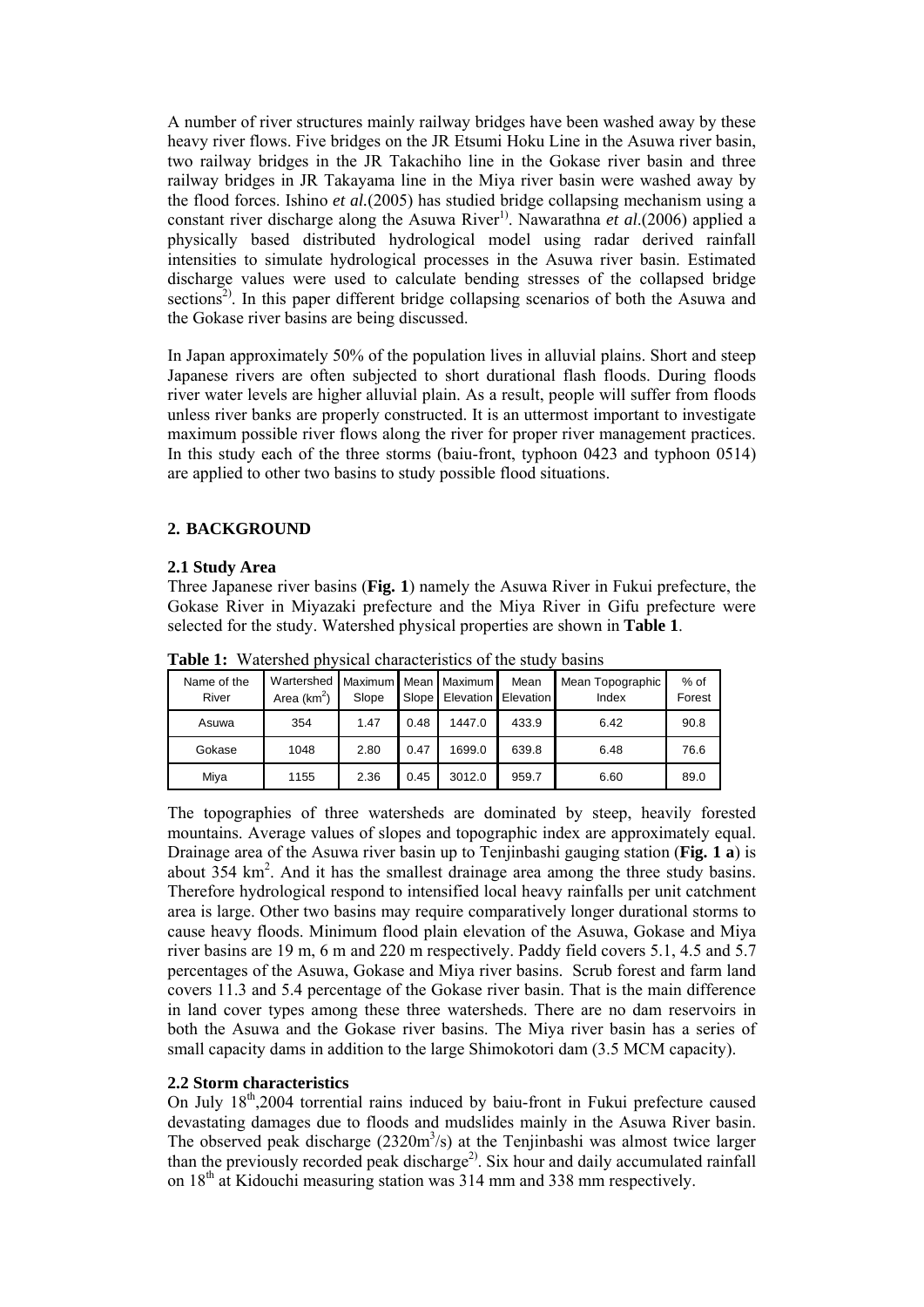

**Fig. 1** Study river basins; a) Asuwa, b) Miya, C) Gokase

Record breaking 10 typhoons struck Japan in 2004. The last typhoon of the year, TOKAGE (0423), left severe damages in many regions in Japan; more than 90 people were killed making it the deadliest storm to hit Japan in 25 years. The typhoon hit Japan's main island of Honshu on 20<sup>th</sup> October 2004. Tokage caused mudslides and flash floods while the strong winds uprooted trees. Some 480 mm of rain fell in some part of Kyushu Island in 24 hours. The storm left over one million homes without power and forced around 20,000 people to evacuate.

Typhoon Nabi (0514) which hit Japan in first week of September, 2005 exposed her to danger for many hours. The maximum hourly rainfall was not so great, but more than 500 mm of three day continuous rainfall caused severe damages. This typhoon caused incidences of 30 landslides. On account of that, 19 people were killed in Kagoshima, Miyazaki and Yamaguchi Prefecture. The Gokase river basin in Kyushu Island experienced recorded downpours and as a result severe flooding caused severe damages to river structures and hampering livelihood of thousands of people.

Basin averaged cumulative radar derived rainfall with storm duration is shown in **Fig. 2.** These three graphs clearly differentiate the spatially averaged storm characteristics in the study basins. **Fig. 3** depicts the radar derived maximum rainfall within the basin against storm duration. Both typhoon 0514 and rain induced by baiu-front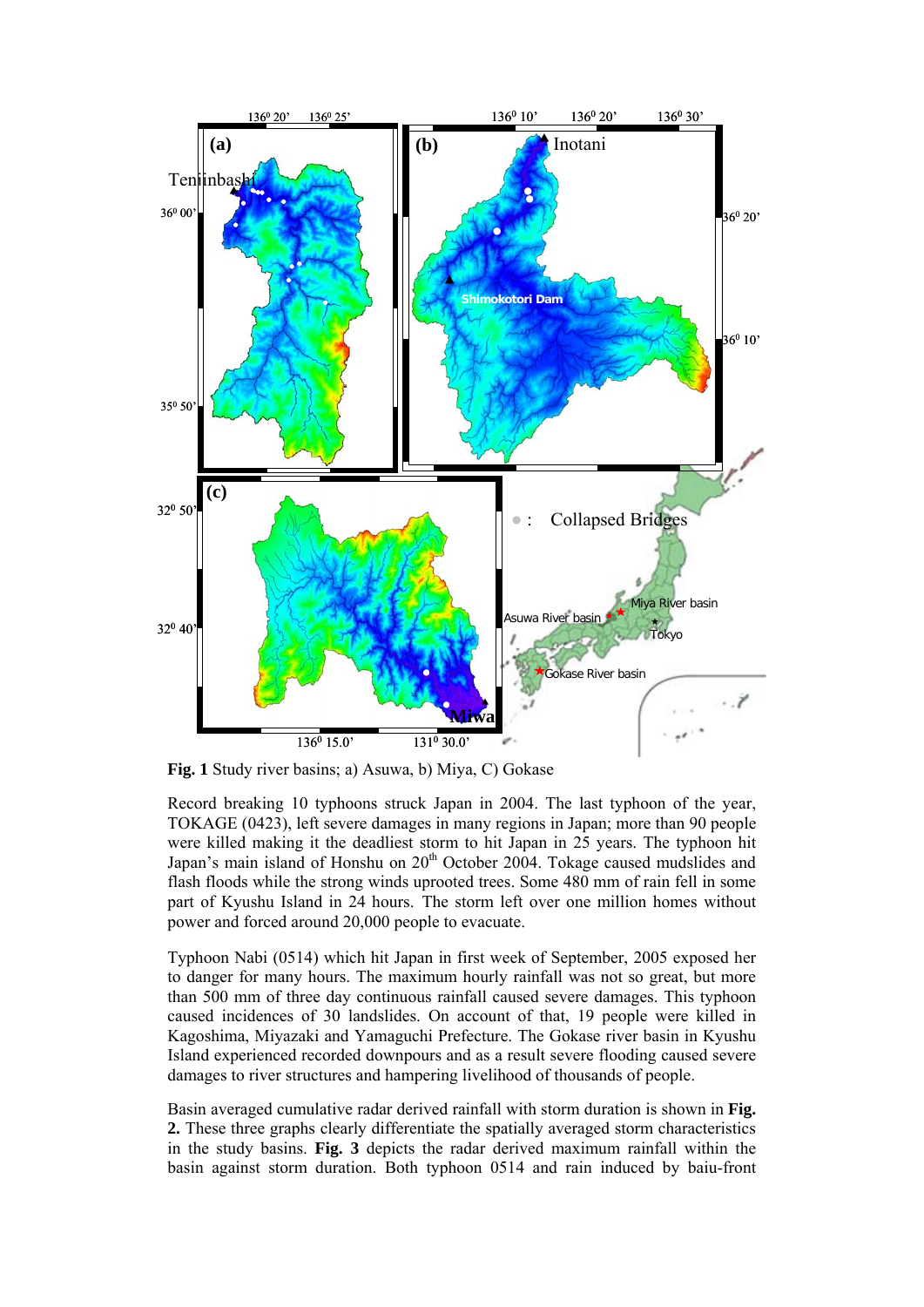produced nearly equal amount of maximum cumulative rainfall in first five hours. Hourly maximum rainfall is about 95.0 mm in the Asuwa river basin. Five hour time averaged maximum rainfall is about 63.4, 71.2 and 33.6 mm/hr in the Asuwa, Gokase and Miya river basins respectively.





**Fig. 2** Basin averaged radar derived rainfall characteristics

**Fig. 3** Maximum localized radar derived rainfall characteristics with storm duration

## **3. HYDROLOGICAL SIMULATION**

Modeling of hydrological processes is obscure task due to its complex governing processes and loss of information in downscaling. TOPMODEL is a small-catchment scale rainfall runoff model based on spatially distributed soil topographic index<sup>3</sup>. The BTOPMC<sup>4)</sup> model developed in Yamanashi University, Japan adopted a block wise concept to the TOPMODEL together with Muskingum-Cunge flow routing method. Nawarathna et. al, extended the model by introducing distributed parameters and applied it to a part of the Mekong river basin<sup>5)</sup>.

#### **3.1 Model structure**

Sub-Basin wise, TOPMODEL and Muskingum-Cunge flow routine method<sup>2)</sup> was used to simulate hydrological processes of the study basins. This model was modified as follows to accommodate base flow contribution and saturations deficit.

$$
q_b(i,t) = T_0 e^{-SD(i,t)/m} \tan \beta = a_i * R = a_i * e^{-\left(\frac{\overline{SD}}{m} + \frac{m\gamma}{m}\right)}
$$
(1)

$$
SD_i = \overline{SD}\left(\frac{m_i}{m}\right) - m_i \left(\gamma_i - \frac{\overline{my}}{m}\right)
$$
 (2)

*i* Topographic Index,  $\gamma_i = \ln \frac{a_i}{T_{0,i} \tan \beta_i}$  and  $\overline{m\gamma} = \frac{1}{A} \sum_i m_i \ln \frac{a_i}{T_{0,i} \tan \beta_i}$  $v_i$   $\ln \frac{u_i}{T}$  $\mu$   $\mathbf{u}$ <sup> $\mathbf{u}$ </sup> $\mu$ <sub>i</sub>  $T_i = \ln \frac{a_i}{T_{0i} \tan \beta_i}$  and  $\overline{m\gamma} = \frac{1}{A} \sum_i m_i \ln \frac{1}{T_i}$  $m_i$  ln  $\frac{a}{a}$ *A m T Where* Topograph**c** Index,  $\gamma_i = \ln \frac{a}{\sigma}$  $\beta_i = \ln \frac{m_i}{T_{0i} \tan \beta_i}$  and  $m\gamma = \frac{1}{A} \sum_i m_i \ln \frac{m_i}{T_{0i} \tan \beta_i}$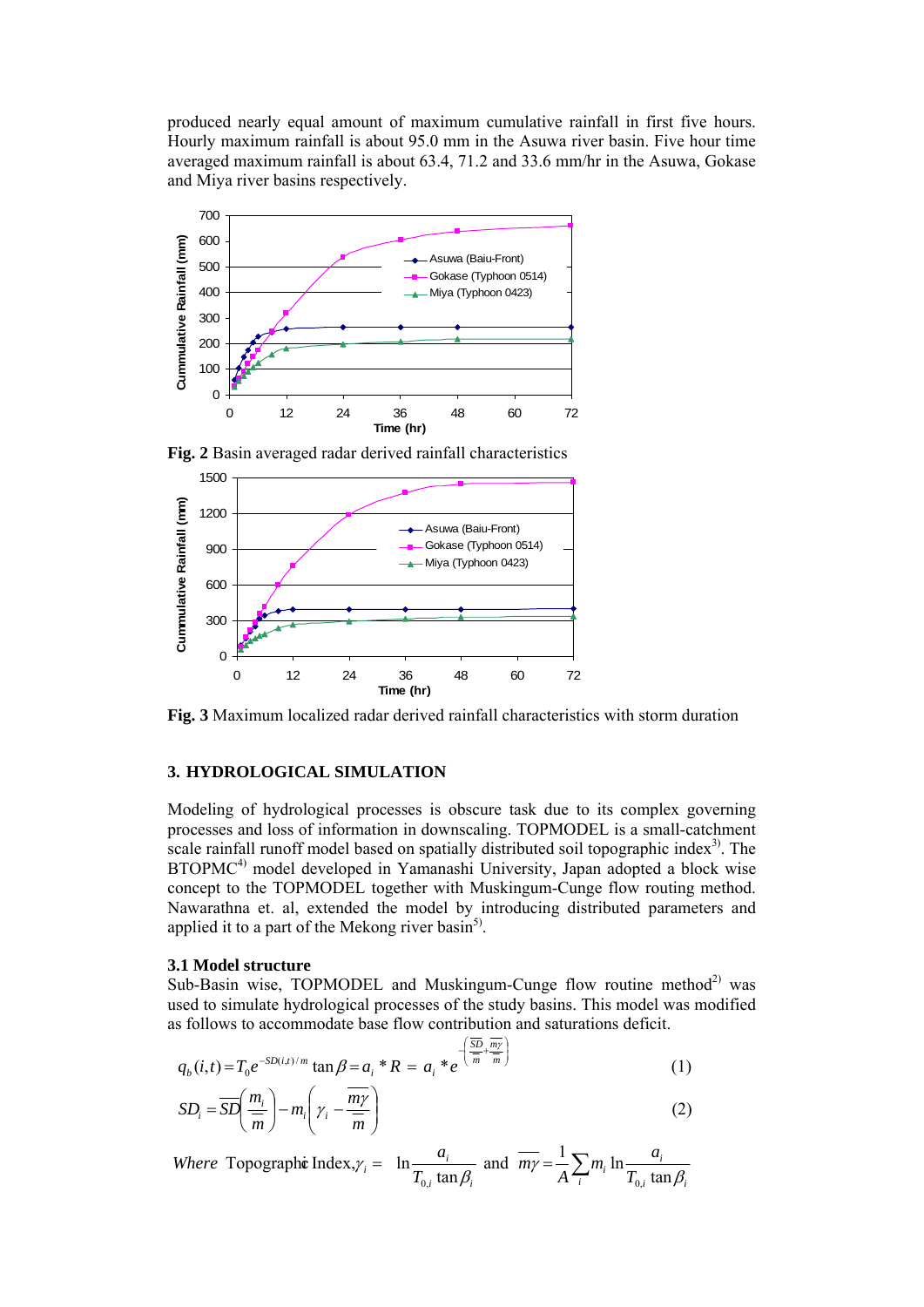The watersheds are divided into number of imaginary sub-basins and local saturation deficit which controls the depth to the local saturation zone is calculated with respect to the sub-basin average saturation deficit. The local saturation deficit also depends on local soil-topographic index relative and its sub-basin average value. Both overland flow and base flow depend on local saturation deficit. Overland flow from each grid and subsurface flow calculated at sub-basin outlets are routed to the down stream along the drainage network which was determined from 50 m resolution digital elevation model using Muskingum-Cunge flow routing method.

### **3.2 Parameterization**

Four model parameters namely, lateral transmissivity under saturated conditions *T0*, decay factor *m*, maximum root zone storage, and flood plain Manning's coefficient, are assigned as functions of land use. The Ministry of Land Infrastructure and Transport publishes the land cover details of Japan in regular intervals. The data published in 1997 was used to detect the land use distribution of the study basins. Because of the difficulties in finding high resolution reliable soil property databases which can correlate  $T_0$  and  $m$  of each grid, it is assumed that soil properties are largely correlated to land use. This assumption is likely to be valid for a basin that has not significant human interference on its natural environment.

### **3.3 Hydrological simulation results**

The model was applied to simulate temporal and spatial distributions of hydrological processes and discharges of the basins. The Asuwa River spilled the river banks before reaching Tenjinbashi and also observed discharges are controlled by the hydraulic structure near the gauging station. These controls can not be accurately taken into account by the hydrological model. Therefore, calibration was carried out considering higher observed peak discharge than the recorded **(Fig. 4)**. Recorded inflow to the Kamishiiba dam  $(211 \text{ km}^2)$  was used to calibrate a watershed model for the Mimi River basin which is an adjacent basin of the Gokase River basin (**Fig. 5**). Physical characteristics of both Gokase and Mimi watersheds are quite similar and they are located in same climatic region. Calibrated watershed model parameters were exported to the Gokase watershed model due to lack of observed discharges for calibration. Simulated hydrograph of the Gokase river basin at Miwa gauging station is depicted in **Fig. 6.** Miya watershed model was calibrated using recorded inflow to Shimokotori dam (162 km<sup>2</sup>). Simulated hydrograph of Shimokotori dam location and Miya river basin's most down stream location at Inotani are shown in **Fig. 7 and Fig. 8.**



**Fig. 4** Simulate Hydrograph at Tenjinbashi of the Asuwa River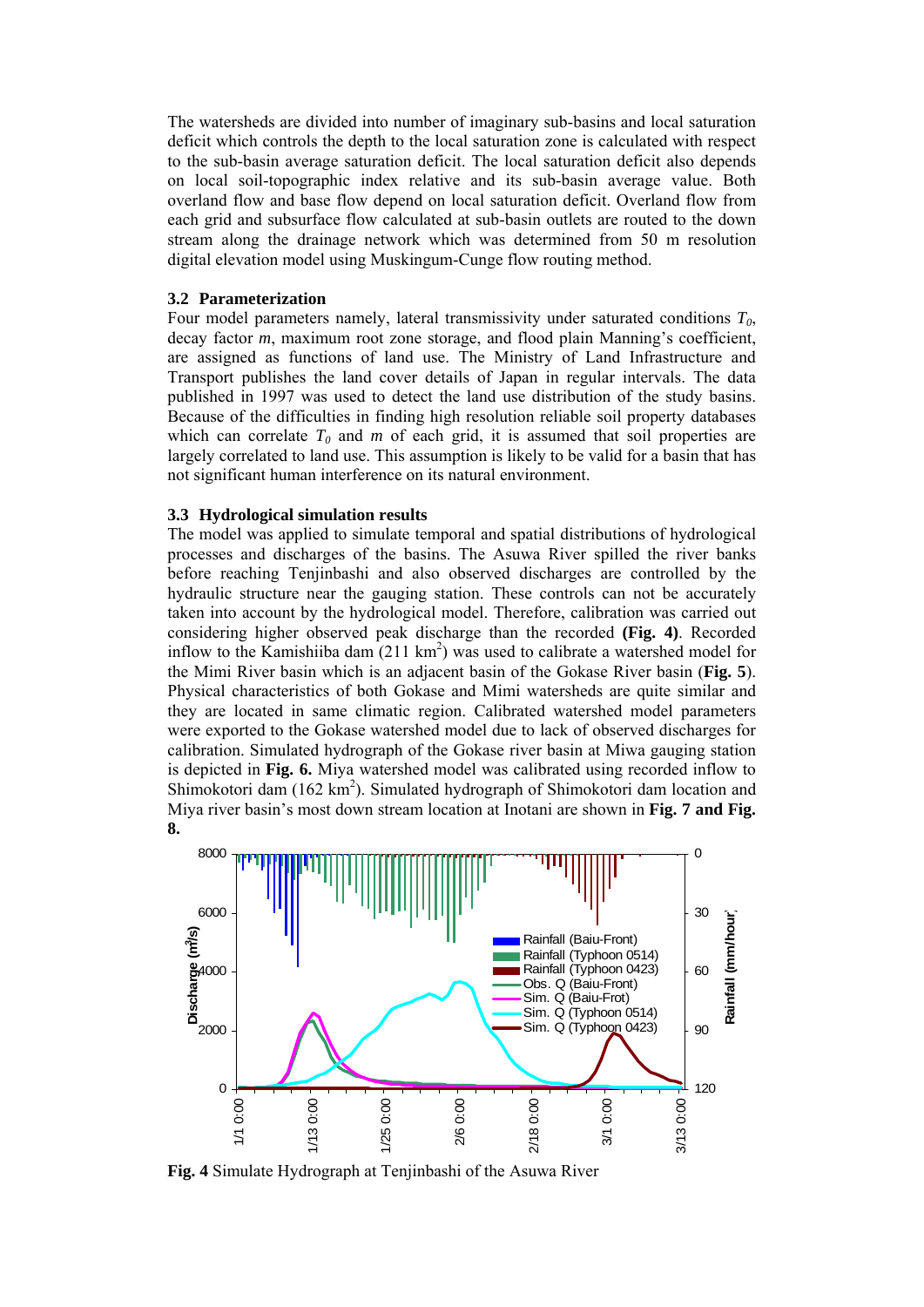

**Fig. 5** Simulate Hydrograph at Kamishiiba Dam catchment of the Mimi River



**Fig. 6** Simulate Hydrograph at Miwa of the Gokase River

The recognition of the maximum possible flooding remains a major challenge for hydro-meteorologists. Floods arise as a consequence of heavy rainfall falling upon a rapid response drainage basins or long durational rainfall falling on medium to large river basins. Whilst the basin physical characteristics govern the specific timing, location and depth of flooding, the amount and the spatial and temporal distribution of rainfall are prime factors in determining whether flooding is likely to occur at all.



**Fig. 7** Simulated Hydrograph of the Shimokotori Dam

The maximum rainfall areas of baiu-front, typhoon 0423 and 0514 were identified and exported to the other two river basins to simulate perceptual hydrological processes. Simulated hydrographs at Tenjinbashi, Miwa, Shimokotori dam and the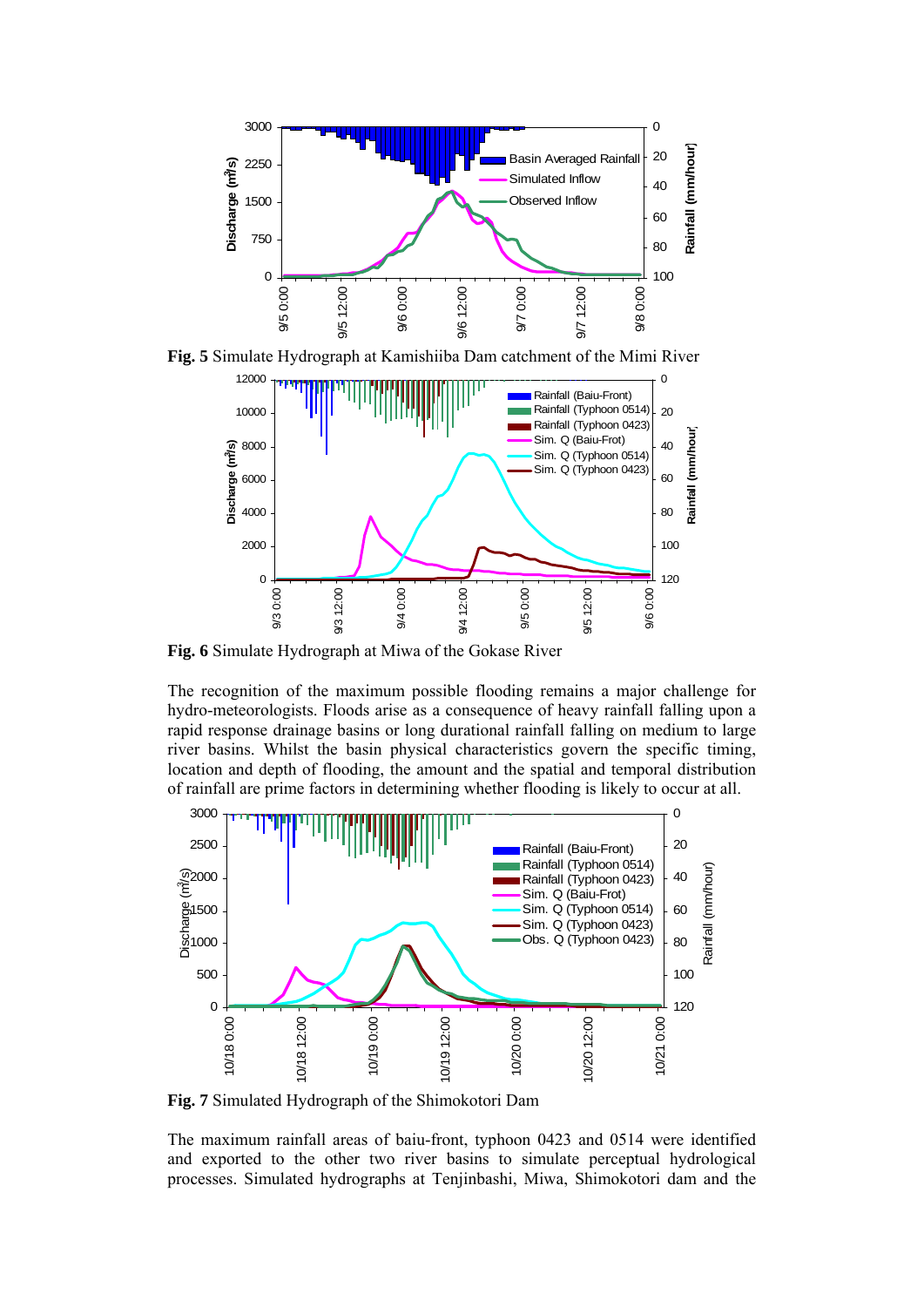Miya river basin are shown in **Fig. 4, 6, 7** and **8**. It was found that peak runoff values resulting from typhoon 0514 are the largest in all basins. However, the possibility of experiencing similar long durational storm in the Asuwa and Miya River basins is in question. Nevertheless similar kinds of watershed models are good tools to investigate hydrological responds to storms of different nature.

Generalized procedures are needed for dealing with influence of different types of uncertainties (ex: model and data uncertainty) in hydrological forecast. Initial soil moisture condition or deficit (SMD) greatly controls the starting point flood hydrograph. In this study SMD of study basins kept similar for comparison.



**Fig. 8** Simulated Hydrograph of the Miya river basin at Inotani

# **4. ANALYSES OF COLLAPSE BRIDGES**

Heavy floods have fully or partly washed away eight, four and three bridges in the Asuwa, Gokase and Miya River basins. Bending stresses of the collapsed railway bridge (RB) sections were calculated and compared with the bearing capacities of the construction materials as explained in Nawarathna et al.(2006). **Fig. 9** and **10** depicts collapsed RB# 3 of the Asuwa river basin and RB# 2 of Gokase river basin. The results of the collapsed bridge piers in the Asuwa River and the Gokase River are shown in the **Table 2** and **Table 3**. Heavy river flows had submerged the railway bridges before their piers were collapsed in the Asuwa River. However high flows exceeded river levee heights in upstream and over flowed to the flood plains. Therefore it is reasonable to say the maximum possible bearing stresses of river structures were experienced during 2004 flood. It is necessary to study the stress situation of the river structures in the Miya river basin for a storm similar to typhoon 0514.



**Fig. 9** Collapsed RB 3 of the Asuwa River **Fig. 10** Collapsed RB 2 of the Gokase River